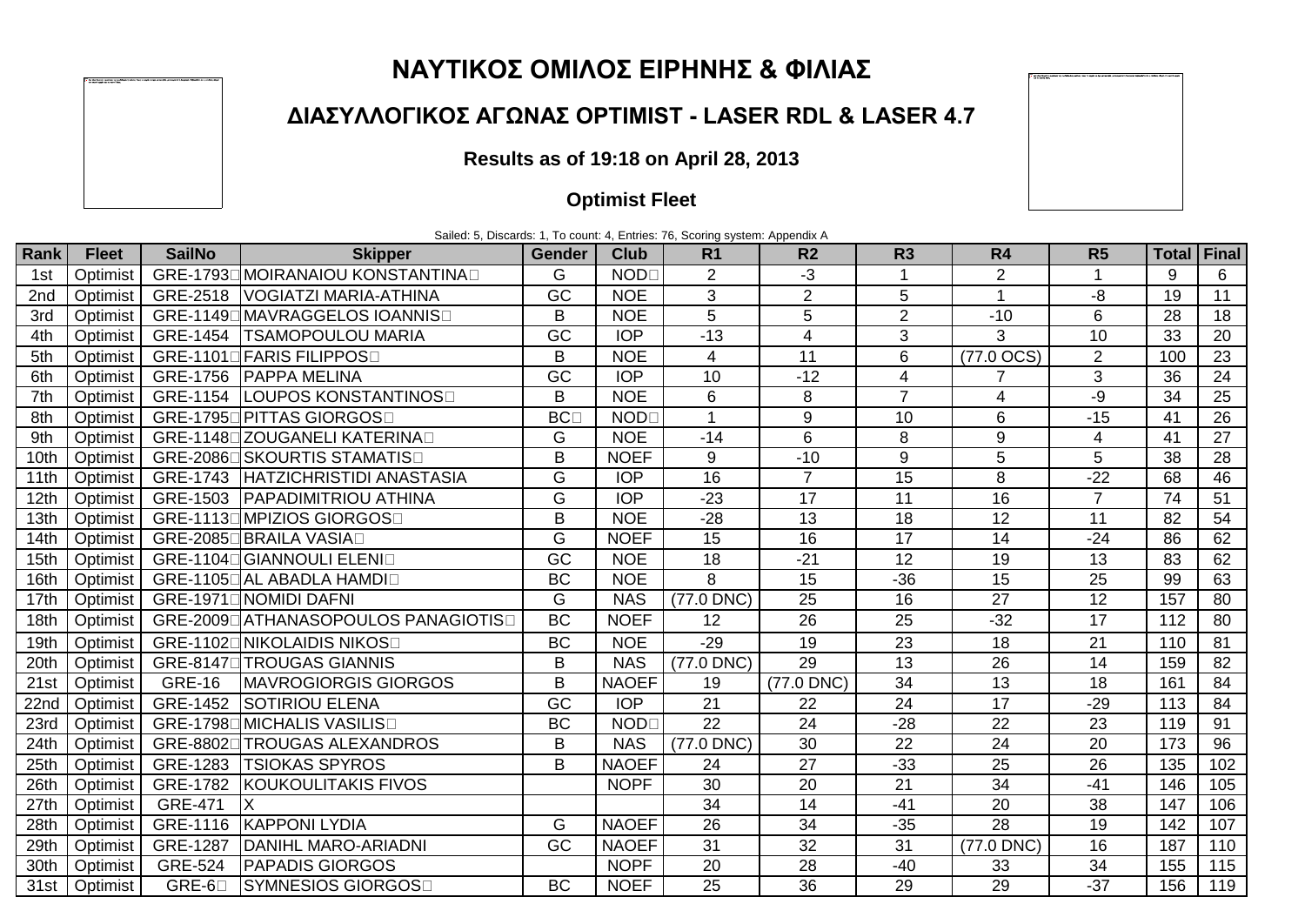| 32nd | Optimist |                 | GRE-8232L TSIMPARIOTIS VASILIS    | B               | <b>NAS</b>                 | 17              | $(77.0$ DNC)    | 19         | 11         | 77.0 OCS             | 201 | 124 |
|------|----------|-----------------|-----------------------------------|-----------------|----------------------------|-----------------|-----------------|------------|------------|----------------------|-----|-----|
| 33rd | Optimist | GRE-1385        | <b>PARASKEVA MYRTO</b>            | G               | <b>NAS</b>                 | $(77.0$ DNC)    | 23              | 39         | 30         | 32                   | 201 | 124 |
| 34th | Optimist | GRE-1288        | <b>DANIHL FOTIS</b>               | B               | <b>NAOEF</b>               | 27              | 33              | $-42$      | 39         | 33                   | 174 | 132 |
| 35th | Optimist | <b>GRE-93</b>   | <b>PAVLEAS THODORIS</b>           | B               | <b>IOP</b>                 | (77.0 DNC)      | 77.0 DNC        | 20         | 21         | 28                   | 223 | 146 |
| 36th | Optimist | GRE-1106        | ∃KOLYDA EFSTRATIA⊟                | GC              | <b>NOE</b>                 | (77.0 DNC)      | 77.0 DNC        | 14         | 31         | 30                   | 229 | 152 |
| 37th | Optimist | GRE-613         | <b>PAPPAS DIMITRIS</b>            | B               | <b>NOPF</b>                | 36              | 43              | $-51$      | 38         | 39                   | 207 | 156 |
| 38th | Optimist | $GRE-68\square$ | LEMBESIS ANTONIS                  | <b>BC</b>       | <b>NOEF</b>                | 37              | 35              | $-47$      | 41         | 44                   | 204 | 157 |
| 39th | Optimist | GRE-212         | <b>KALLIGEROS PANTELIS</b>        | B               | <b>NOEF</b>                | 33              | 40              | 44         | 44         | $(77.0 \text{ OCS})$ | 238 | 161 |
| 40th | Optimist |                 | GRE-1794□ KOLLIAS MANOS□          | B               | <b>NOD</b>                 | $\overline{7}$  | 1               | (77.0 DNC) | 77.0 DNC   | 77.0 DNC             | 239 | 162 |
| 41st | Optimist |                 | GRE-1540□ZISI ANNA□               | GC <sub>1</sub> | <b>NOVS</b>                | 35              | 38              | $-50$      | 50         | 48                   | 221 | 171 |
| 42nd | Optimist | GRE-13851       | <b>GALANIS MANOS</b>              | B               | <b>NAS</b>                 | (77.0 DNC)      | $\overline{31}$ | 37         | 77.0 DNC   | $\overline{27}$      | 249 | 172 |
| 43rd | Optimist | <b>GRE-526</b>  | <b>TSIROGLOU THEOFANIS</b>        | <b>BC</b>       | <b>NOPF</b>                | 42              | (77.0 DNC)      | 54         | 35         | 43                   | 251 | 174 |
| 44th | Optimist | <b>GRE-527</b>  | <b>MASTROGIANNOPOULOS PAVLOS</b>  | B               | <b>NOPF</b>                | 44              | $(77.0$ DNC)    | 38         | 46         | 50                   | 255 | 178 |
|      |          |                 |                                   |                 |                            |                 |                 |            |            |                      |     |     |
| 45th | Optimist | <b>GRE-525</b>  | <b>PROVELEGGIOS SPYROS</b>        | <b>BC</b>       | <b>NOPF</b>                | 39              | 42              | 52         | 47         | $-53$                | 233 | 180 |
| 46th | Optimist | GRE-1147        | <b>LOUPOU EVITA</b>               | GC              | <b>NOE</b>                 | (77.0 DNC)      | 77.0 DNC        | 32         | 42         | 31                   | 259 | 182 |
| 47th | Optimist | GRE-1107D       | <b>IGASPARINATOS PAVLOS</b> □     | <b>BC</b>       | <b>NOE</b>                 | 11              | 18              | (77.0 DNC) | 77.0 DNC   | 77.0 DNC             | 260 | 183 |
| 48th | Optimist | GRE-1202        | <b>BEDENIOTI STAMATINA</b>        | GC              | <b>NOE</b>                 | (77.0 DNC)      | 77.0 DNC        | 48         | 23         | 36                   | 261 | 184 |
| 49th | Optimist | GRE-1201        | <b>PAVLEAS STAVROS</b>            | B               | <b>IOP</b>                 | (77.0 DNC)      | 77.0 DNC        | 26         | 43         | 40                   | 263 | 186 |
| 50th | Optimist |                 | GRE-2052L TSOVOU KRYSTALENIAL     | GC              | <b>NOVS</b>                | (77.0 DNC)      | 77.0 DNC        | 27         | 36         | 47                   | 264 | 187 |
| 51st | Optimist |                 | GRE-2512DFRATTI SEMINAD           | G               | <b>NOVS</b>                | 43              | 41              | $-56$      | 52         | $\overline{52}$      | 244 | 188 |
| 52nd | Optimist | <b>GRE-475</b>  | ARVANITOGEORGOU SONIAO            | GC              | <b>NOD</b>                 | 40              | 39              | 57         | 56         | (77.0 DNC)           | 269 | 192 |
| 53rd | Optimist | <b>GRE-88</b>   | SELENTIS ROMANOS                  | <b>BC</b>       | <b>NOEF</b>                | 38              | 37              | 53         | (77.0 DNC) | 77.0 DNC             | 282 | 205 |
| 54th | Optimist | GRE-1109        | <b>DIMITRAKOPOULOS THANASIS</b>   | <b>BC</b>       | <b>NOE</b>                 | $(77.0$ DNC)    | 77.0 DNC        | 45         | 37         | 49                   | 285 | 208 |
| 55th | Optimist | GRE-1112        | <b>GOGOU METAXIA</b>              | GC              | <b>NOE</b>                 | (77.0 DNC)      | 77.0 DNC        | 49         | 40         | 42                   | 285 | 208 |
| 56th | Optimist | GRE-159         | <b>PAPACHRISTODOULOU LEONIDAS</b> | <b>BC</b>       | <b>NOPF</b>                | 45              | (77.0 DNC)      | 58         | 49         | 56                   | 285 | 208 |
| 57th | Optimist | <b>GRE-110</b>  | NIKOLOUTSOPOULOS DIONISIS         | <b>BC</b>       | <b>NOPF</b>                | 41              | (77.0 DNC)      | 55         | 45         | 77.0 OCS             | 295 | 218 |
| 58th | Optimist |                 | GRE-1103DKYNIGOS MELETISD         | <b>BC</b>       | <b>NOE</b>                 | (77.0 DNC)      | 77.0 DNC        | 30         | 77.0 OCS   | 35                   | 296 | 219 |
| 59th | Optimist |                 | GRE-2516L TSOVOU CHRYSIL          | G               | <b>NOVS</b>                | (77.0 DNC)      | 77.0 DNC        | 46         | 48         | 51                   | 299 | 222 |
| 60th | Optimist | <b>SKAI</b>     | <b>GIANNOULIS LABIS</b>           | <b>BC</b>       | <b>NOE</b>                 | (77.0 DNC)      | 77.0 DNC        | 43         | 77.0 DNC   | 45                   | 319 | 242 |
| 61st | Optimist | GRE-2513        | KIRTATOS EVAGGELOSO               | <b>BC</b>       | <b>NOVS</b>                | $(77.0$ DNC $)$ | 77.0 DNC        | 60         | 54         | 54                   | 322 | 245 |
| 62nd | Optimist |                 | GRE-2514L KIRTATOS GIORGOSL       | <b>BC</b>       | <b>NOVS</b>                | (77.0 DNC)      | 77.0 DNC        | 59         | 53         | 57                   | 323 | 246 |
| 63rd | Optimist | <b>GRE-807</b>  | <b>MAMAIS GIANNIS</b>             | <b>BC</b>       | <b>NOPF</b>                | (77.0 DNF)      | 77.0 DNC        | 61         | 55         | 55                   | 325 | 248 |
| 64th | Optimist |                 | GRE-2515L APOSTOLOU VASILIKIL     | G               | <b>NOVS</b>                | $(77.0$ DNC)    | 77.0 DNC        | 77.0 DNC   | 51         | 46                   | 328 | 251 |
| 65th | Optimist |                 | GRE-1799   RIMENIDI ELENI         |                 | <b>NOD</b> <sub>[1</sub> ] | 32              | (77.0 DNC)      | 77.0 DNC   | 77.0 DNC   | 77.0 DNC             | 340 | 263 |
| 66th | Optimist | GRE-211         | <b>GEORGATZIS IOSIF</b>           | B               | <b>NOPF</b>                | 46              | $(77.0$ DNC)    | 77.0 DNC   | 77.0 DNC   | 77.0 DNC             | 354 | 277 |
| 67th | Optimist | <b>GRE-527</b>  | <b>IAKOVOU THODORIS</b>           | BC              | <b>IOP</b>                 | $(77.0$ DNC)    | 77.0 DNC        | 77.0 DNC   | 77.0 DNC   | 77.0 DNC             | 385 | 308 |
| 67th | Optimist | GRE-1100        | KOUTSIARIS DIMITRIS               | BC              | <b>NOE</b>                 | $(77.0$ DNC $)$ | 77.0 DNC        | 77.0 DNC   | 77.0 DNC   | 77.0 DNC             | 385 | 308 |
| 67th | Optimist | GRE-1611        | <b>DRAKAKAKI MARIZA</b>           | GC              | <b>NAS</b>                 | (77.0 DNC)      | 77.0 DNC        | 77.0 DNC   | 77.0 DNC   | 77.0 DNC             | 385 | 308 |
| 67th | Optimist | GRE-888         | KOKKINIDI MARIA                   | G               | <b>NAS</b>                 | $(77.0$ DNC)    | 77.0 DNC        | 77.0 DNC   | 77.0 DNC   | 77.0 DNC             | 385 | 308 |
| 67th | Optimist |                 | GRE-1791L RIMENIDIS DIMOSL        | <b>BC</b>       | <b>NOD</b> <sub>[]</sub>   | (77.0 DNC)      | 77.0 DNC        | 77.0 DNC   | 77.0 DNC   | 77.0 DNC             | 385 | 308 |
| 67th | Optimist |                 | GRE-1797⊡TSIRIGOTAKI DANAI⊡       | G               | NOD <sub>[1</sub>          | (77.0 DNC)      | 77.0 DNC        | 77.0 DNC   | 77.0 DNC   | 77.0 DNC             | 385 | 308 |
| 67th | Optimist |                 | GRE-3110 RENDOUMIS GIORGOSO       | BC              | <b>NOE</b>                 | (77.0 DNC)      | 77.0 DNC        | 77.0 DNC   | 77.0 DNC   | 77.0 DNC             | 385 | 308 |